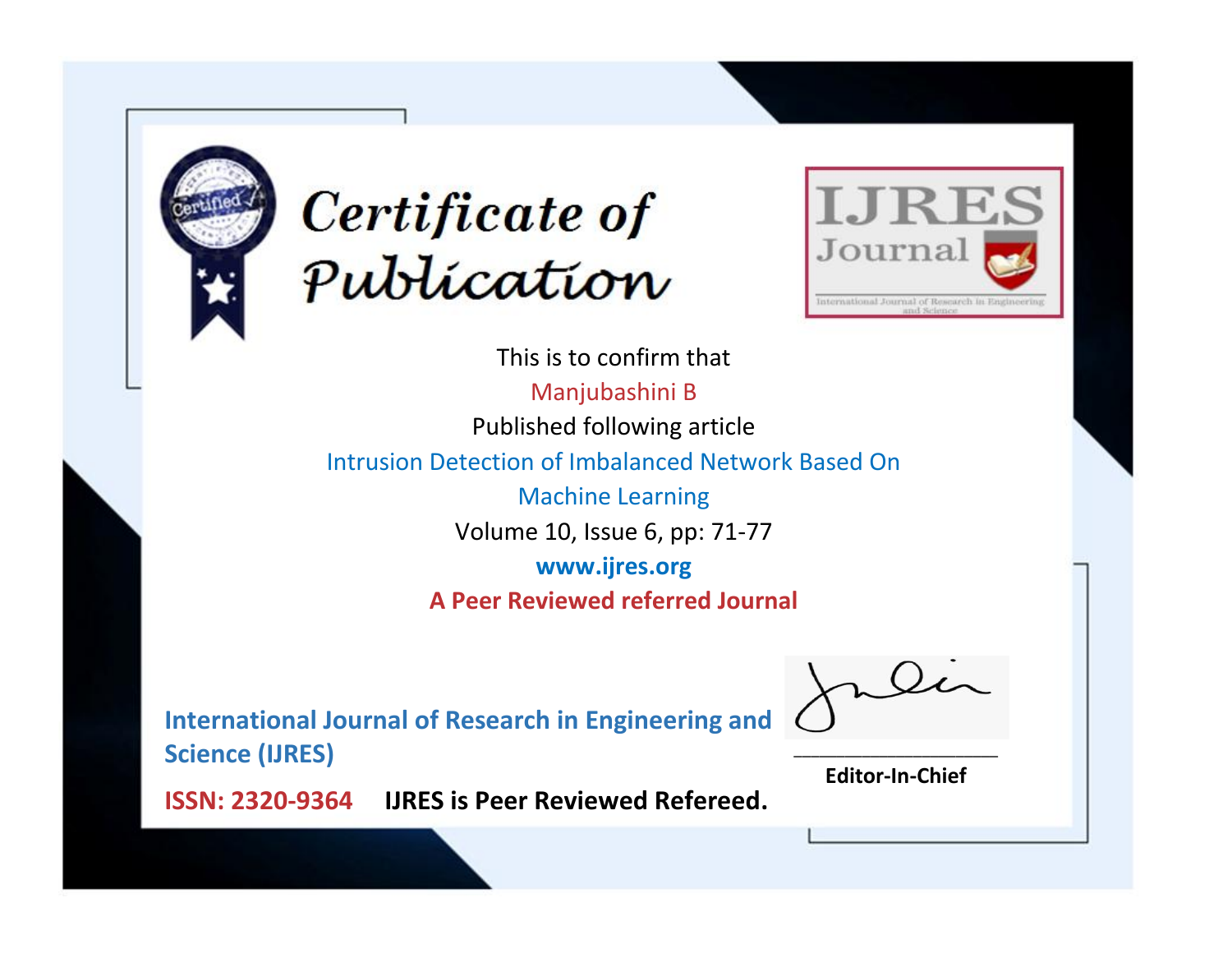



This is to confirm that Vasanth R

Published following article

Intrusion Detection of Imbalanced Network Based On

Machine Learning Volume 10, Issue 6, pp: 71-77

**www.ijres.org**

**A Peer Reviewed referred Journal**

**International Journal of Research in Engineering and Science (IJRES)**

\_\_\_\_\_\_\_\_\_\_\_\_\_\_\_\_\_\_\_\_\_\_\_\_ **Editor-In-Chief**

**Journal.**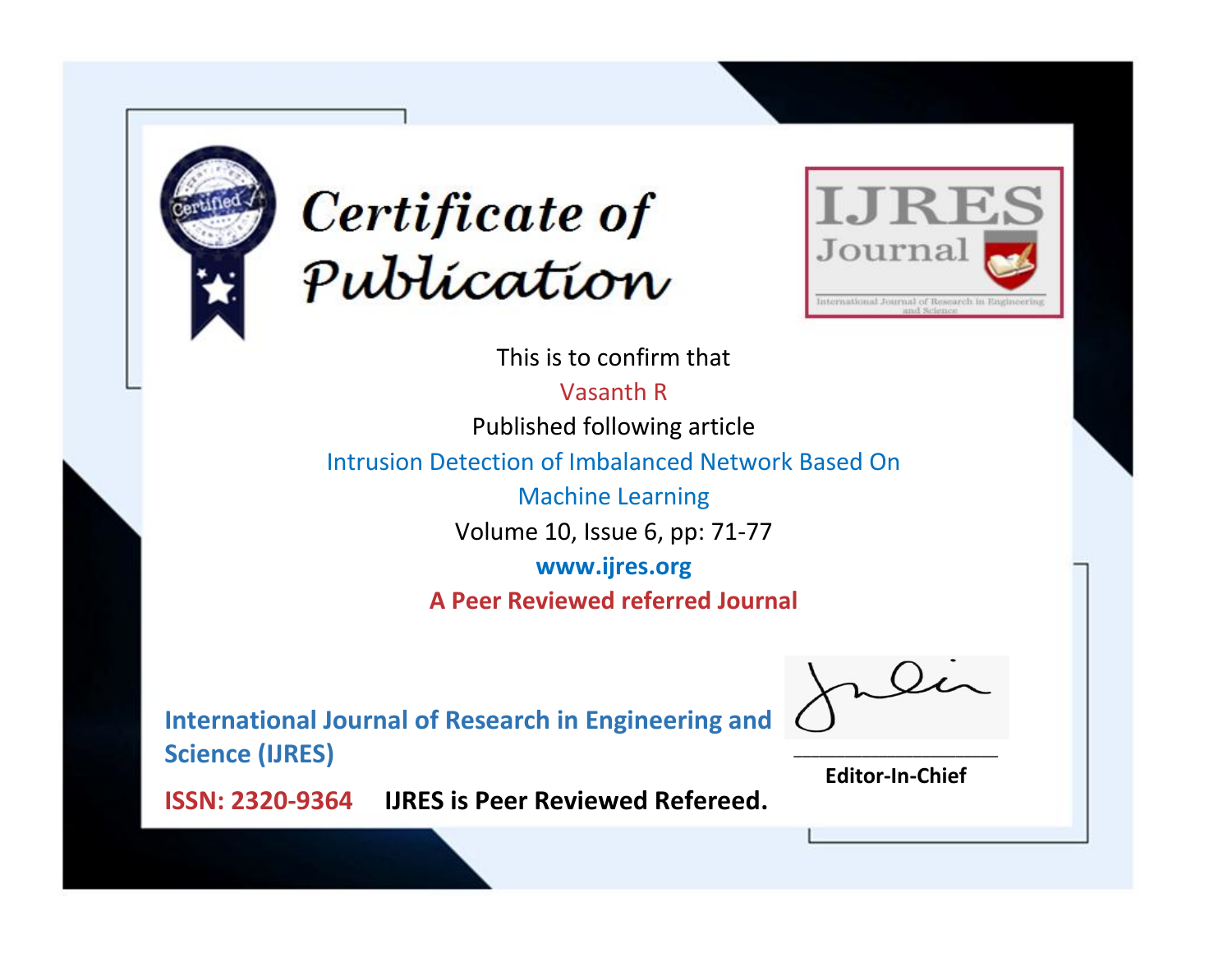



This is to confirm that Bharathkumar S Published following article Intrusion Detection of Imbalanced Network Based On Machine Learning Volume 10, Issue 6, pp: 71-77 **www.ijres.org A Peer Reviewed referred Journal**

**International Journal of Research in Engineering and Science (IJRES)**

\_\_\_\_\_\_\_\_\_\_\_\_\_\_\_\_\_\_\_\_\_\_\_\_ **Editor-In-Chief**

**Journal.**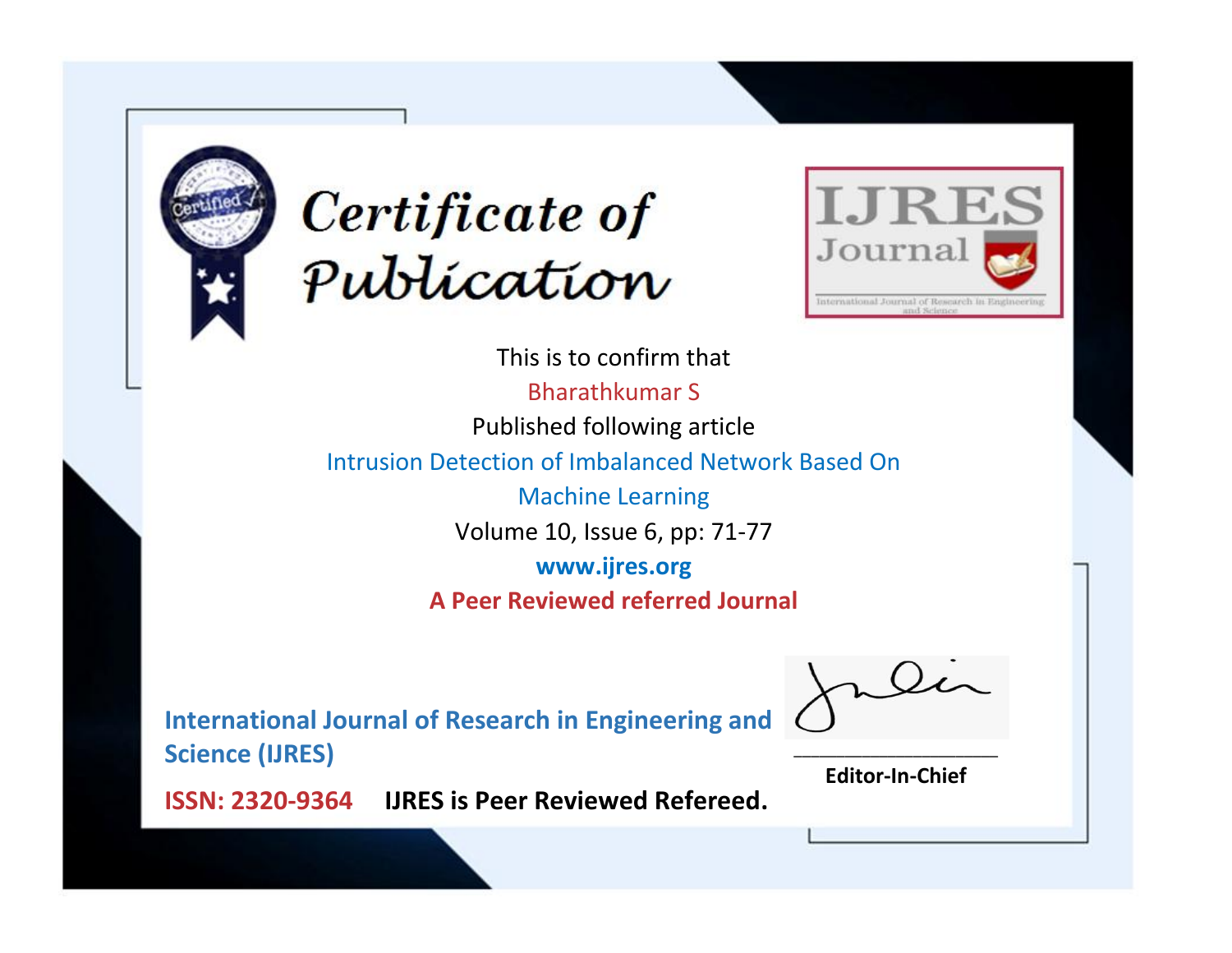



This is to confirm that Ajithkumar K Published following article Intrusion Detection of Imbalanced Network Based On Machine Learning Volume 10, Issue 6, pp: 71-77 **www.ijres.org A Peer Reviewed referred Journal**

**International Journal of Research in Engineering and Science (IJRES)**

\_\_\_\_\_\_\_\_\_\_\_\_\_\_\_\_\_\_\_\_\_\_\_\_ **Editor-In-Chief**

**Journal.**